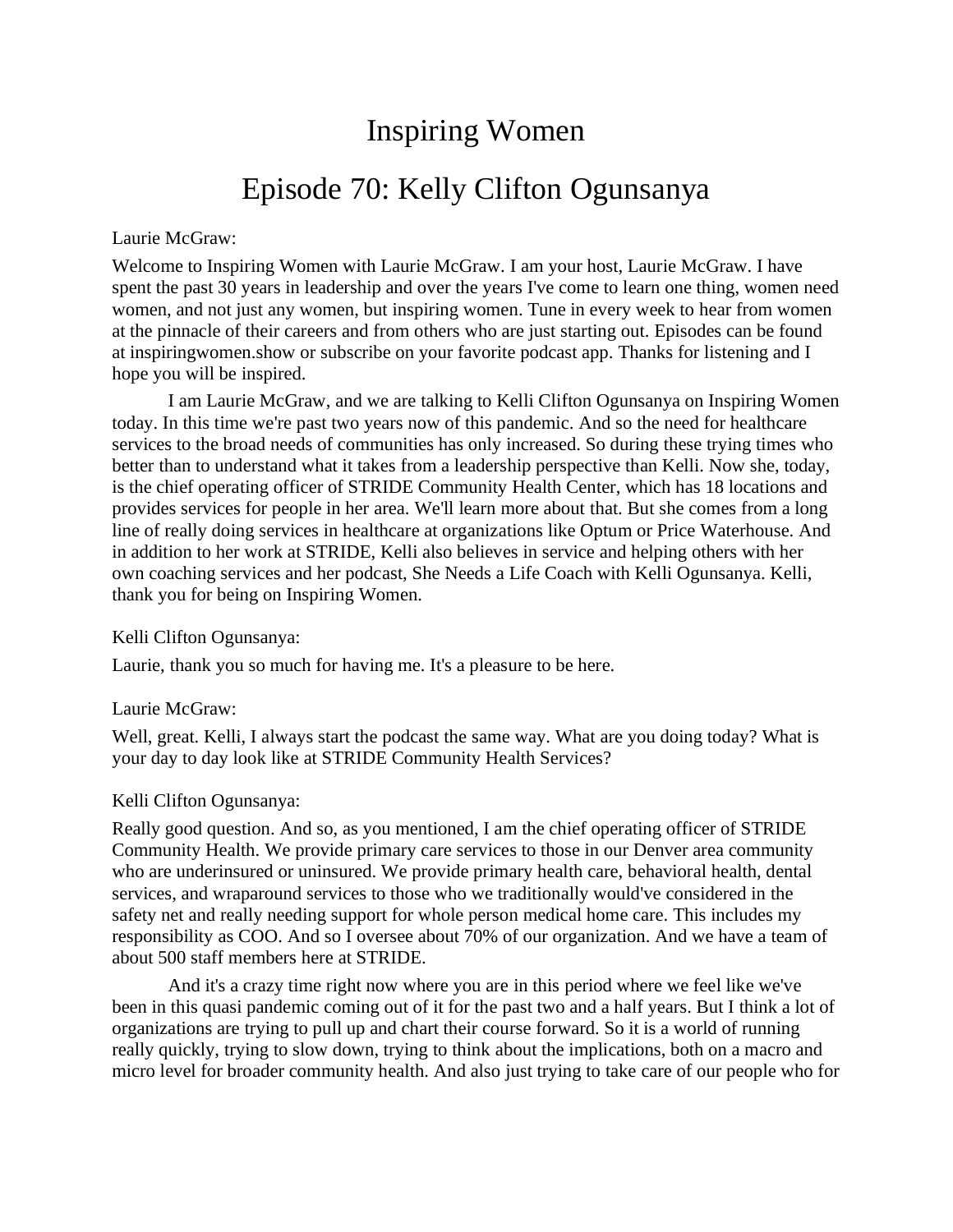so long have been on the front lines, trying to take care of everyone else. And that's a tough challenge to balance on a day to day basis.

## Laurie McGraw:

Yeah, Kelli, I think we all really know about the pressure on the healthcare system. I mean, you use the word safety net. And the safety net is it seems quite fragile right now in terms of just the needs that are out there. This pandemic that we're two years into just seems to be just continuing to rage. Before we even get into sort of those challenges and how you as a leader are grappling with them, maybe we could just talk about you and how you got to this place of leading such an important organization. I mean, you have a pretty storied career. You've studied public health. You've served public health. You've traveled and worked internationally. How did you get here? Maybe just give us some perspective.

## Kelli Clifton Ogunsanya:

Sure, really great question. So I come from a family of educators. My mom was actually my middle school principal. My dad was a dean. First African American dean at the University of Georgia, College of Agriculture and Environmental Sciences. And so higher education and pursuit for more in terms of academia has always been top of my list. I had a number of family members who were also in the medical field. So I was interested in public health and medicine at a very early age. And in fact, my first job was as a pharmacy technician at Kroger Pharmacy in Athens, Georgia. And I was pretty confident that as I went to college at UNC Chapel Hill, that I was going to then pursue medical school, like many healthcare administrators have that aspiration.

And so part of that journey is that I studied abroad for about half a year in South Africa, researching post-traumatic stress disorder for apartheid veterans. And I fell in love with policy. I fell in love with how policy and research can have longstanding impact on broad populations. And so I decided to then get my master's in healthcare administration from Ohio State University. During that time, I had the opportunity to travel to Ethiopia and work on behalf of a physician who was looking to build a children's hospital and he needed a consultant to help him think through that. And there, that opened the door for me to understand the world of consulting, which I really knew nothing about. And so I ditched my aspirations for medical school, took a job with The Advisory Board Company as my first entryway into professional healthcare. And the rest has pretty much been history in terms of my journey, both on the provider, payer and larger public health side of the business.

## Laurie McGraw:

And so how you got there, you sort of drawn into sort of the next thing and the next thing. But in the world of public health, isn't it also true there's just not enough people, money, resources to meet the need, that's only being stretched even further, given the current circumstances of the pandemic? What are you seeing and how do you deal with those perhaps deficits and then lead through to still get up and have the energy to face another day?

## Kelli Clifton Ogunsanya:

Yeah, I think, you know what, yes and no. What I think my time and working in really grassroots public health and especially countries in Western or Eastern or Southern Africa have shown me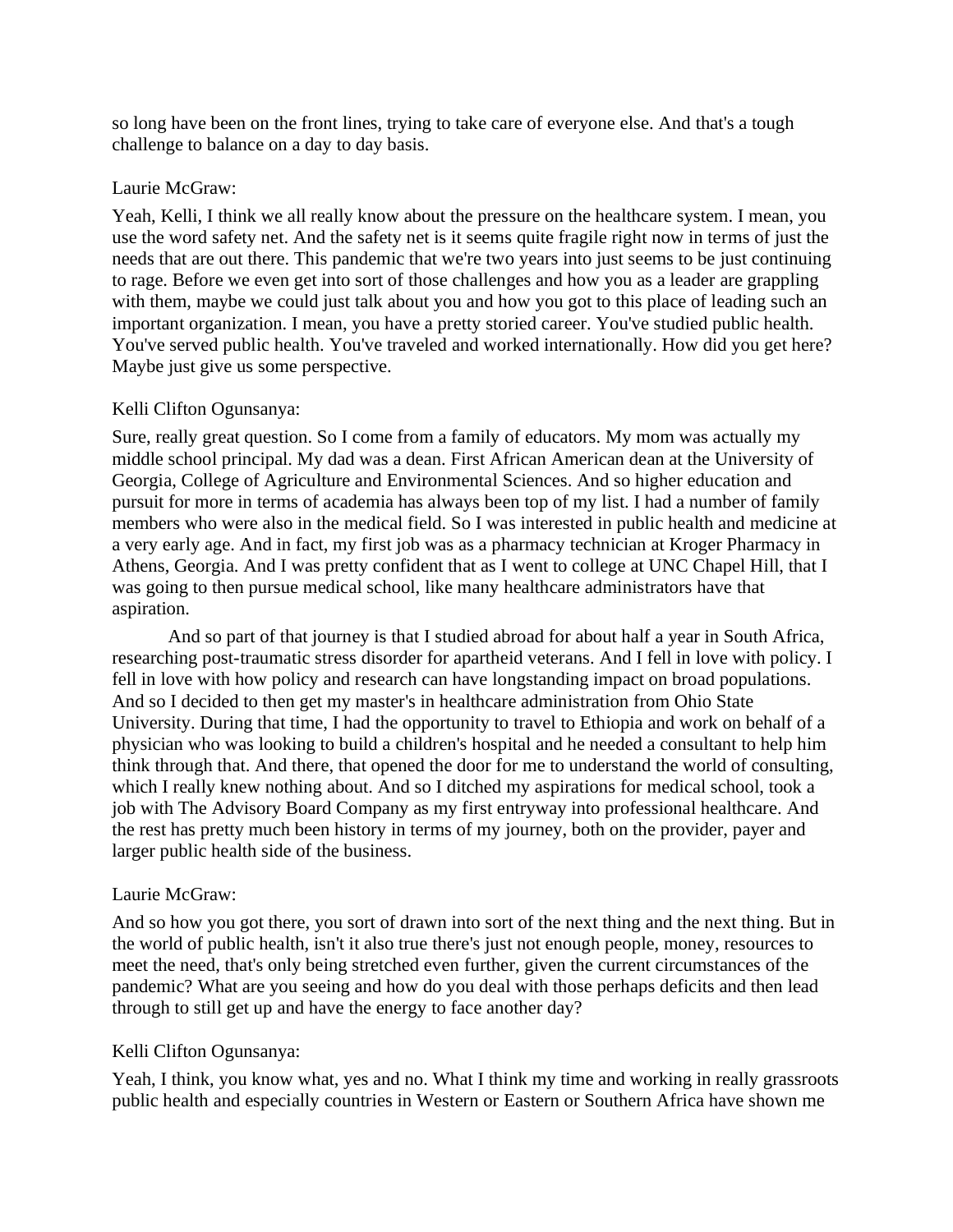is that other countries do a lot more with little resources. And I think that we have a lot to learn and still have a lot to learn from some of those countries who really have not even received vaccine or kind of on the last mile of healthcare delivery, but still have contained COVID and other pandemic-related diseases in a different way.

And so I think what is the conundrum and a bit frustrating for where we sit as public health practitioners is that we knew this equity and healthcare gap existed in the United States. And at a time where this was the opportunity for us to close that chasm, it's widen even more. And I think we see that around the disparities in who is receiving vaccine, who's not, and what now that really means on workforce. I think all of us have an example of where we are, have a favorite business that we go to, or school that have had to close operations early because of workforce challenges. And I think we are now starting to see more of the macro challenges that are implicating or, in fact, impacting our communities because of some of that resource constraint and deprioritization of services.

#### Laurie McGraw:

And so in your work at STRIDE, how do you go about it? I mean, those problems are large, they're systemic, and the... I can only imagine your frustration with the widening gaps given the communities that you serve. What are some of the strategies that you're using to address those challenges?

#### Kelli Clifton Ogunsanya:

So at STRIDE, we're fortunate enough because of how we receive federal funding. And because of the populations that we serve, we do have early and priority access to testing supplies to vaccines. We were one of the few CHCs, community health centers, in the state that had access to vaccines first. And now even are starting to have access to some of the therapeutics related to COVID-19.

And so the way we try to address that is we offer and have grassroots community health services to all. Not only those individuals who are attributed patients, but those within our community, because we feel strongly about impacting herd immunity and getting us down to mass wide protection. I think the other thing that we are doing is really around healthcare promotion. And so making sure that we have health educators that promote good public health hygiene, community care, and really meeting and getting to individuals who are unhoused, who have housing instability, and making sure that they have the same level of access for maintaining public health hygiene that the rest of us desire to have.

#### Laurie McGraw:

And also in some of those comments, Kelli, the experience that you have, international, understanding how to use resources, more resources, community resources to help with the broader mission sounds like you're employing that and how you lead at STRIDE. So that's really, really interesting and, obviously, terrific. I want to bring the conversation maybe a bit to you in your ascent to leadership and how that all happened. And just different things that I've read about you, interviews you've done. You've talked about bringing together the person, the passion, and the professional ambition. I don't know if that is a life mantra or if that is just how you have always sort of strived in your leadership growth. But what do you mean by that? And how has it affected how you've approached leadership?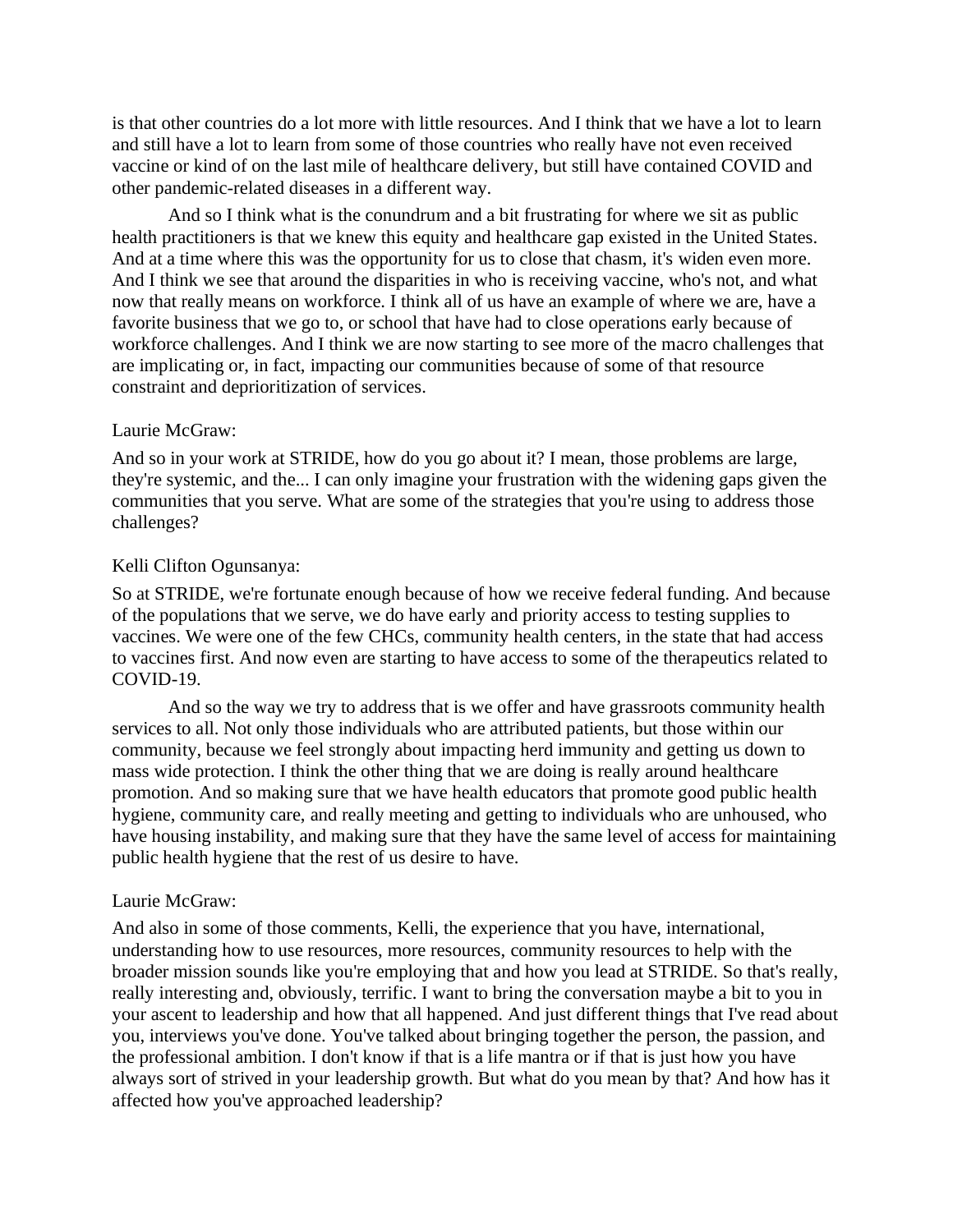## Kelli Clifton Ogunsanya:

I think as I was aspiring kind of climbing the career ladder, the north star for me was the title of the work, kind of the prestige in what I was doing. When I became a mom a couple of years ago, I had this kind of reset and identity crisis of how do I now juggle being a mom and being this kind of corporate working woman when other priorities now needed to take precedent.

And as I started to work with a life coach and work with... talk to other women, what I realized is that we all have kind of these ideas and things that we have in the back of our heads that we want to do, whether it's start a bakery, start a business, become an artist. That might be in juxtaposition with who people see us as. And I found myself kind of delaying joy, delaying my happiness by saying, "Oh, in five more years, I'll do this," or, "When this happens, then I'll make time for that idea."

And I believe that it really stifles happiness. And I saw a lot of women checking out of corporate America or their jobs because they really struggle to figure out, "How do I show up as what my title says from HR when I have all of these other passions that are happening on the sidelines?" And I think it's really important that we know life is short and that when we can figure out how to make those two worlds work together, it really brings a level of confidence, it brings a level of personal satisfaction and just self-awareness that I think is powerful, that women just need to have in terms of being successful with their lives.

# Laurie McGraw:

So what are some of the strategies? So the conflict of sort of personal life and professional life. Bringing it together, finding joy in the bringing it together. I mean, there's always been talk about, "Can women really have it all? Is it really a fantasy?" How are you finding a way to bring it together to find the joy?

# Kelli Clifton Ogunsanya:

I think part of it is going back to just that statement. Is that a story that we've told to ourself that is realistic? And so one of the things for me is getting really clear on what voice am I listening to. Am I listening to the voice that I think people want to see me as, [inaudible 00:12:45] that I show up on in terms of LinkedIn or social media? Or am I really going to make a shift to say, "This is the person that I desire to be and I'm going live fully and authentically in that light"?

I think a couple of years ago we had this mantra across all of the business industry of bring your full self to work. And that's a bit of a cliche and I think it's hard for people to figure out how to do that in a way that allows them to remain professional but authentic, and have a little bit obsessed about themselves. And so for me, I had to quiet the voices of what I thought other people wanted me to be... who they wanted me to be.

I had to get really clear on what my personal values were and how do I find some of that satisfaction, both in work, but also at home. Because as you know, there are periods of our careers where we might have challenging moments. We might not have the strongest team or a project that we don't love, and that can't be the be-all, end-all. And so how do we ramp up our personal gratification and joys outside of work to balance and have a full life.

Laurie McGraw: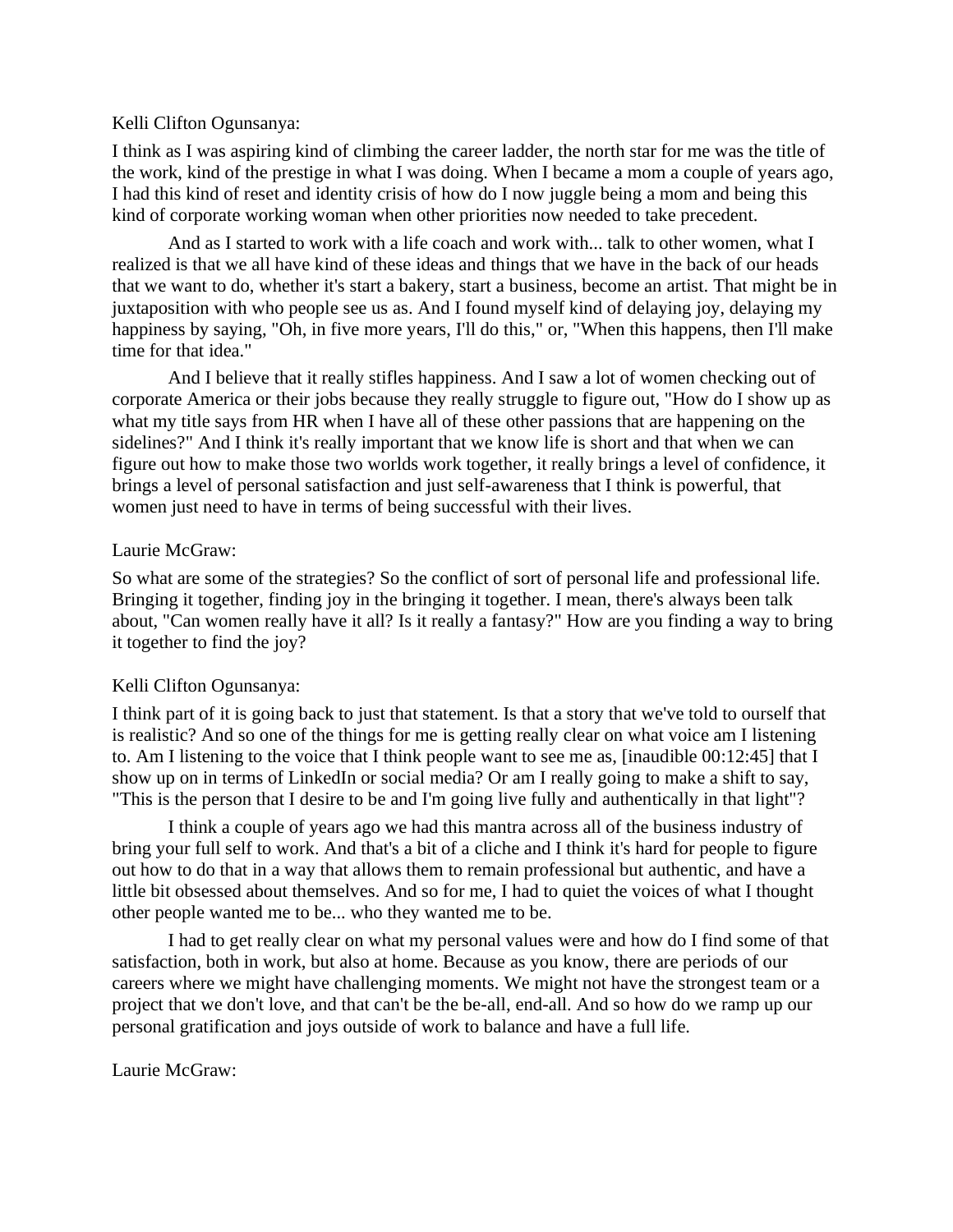Well, those are comments that really help with how you feel about your work, how you have confidence. And that's often something that we talk about on Inspiring Women. That's an area that many women struggle with in terms of confidence. So I like those comments. But let's talk about the leadership journey itself. And I don't need to tell you this, Kelli, you know this. But in terms of women ascending to leadership, it often the challenges start early [inaudible 00:14:24].

McKinsey puts out the women at work study every year, every other year. And that broken rung starts early for women. And in particular it is even more broken for women of color. So I like to talk about the stories of, how did you do it? Because you obviously have achieved a level of significant leadership. When did that start for you? What was that first rung? Did you make it happen? Did somebody pull you into it? Maybe just give us your personal steps there.

#### Kelli Clifton Ogunsanya:

I think I can't... not omit the examples that I saw in my parents and in my family. But I think there were a couple of things that were foundational and I say there's a toolbox that all great leaders have. And I think it's being able to not only relate and build relationships. I think it's a communication skill set. It's an ability to see a vision, but also create it and bring it along.

And one of the things that was foundational to me, although it sounds odd, is 4-H. And 4- H was a program. That's a youth development program across many states. And I was active in 4-H for many years. And one of the key skill sets that I gained through 4-H was public speaking. And so I believe that one of the gaps in terms of that broken rung is not creating enough platforms for women or women of color in particular to feel and have an area of expertise that gives them that confidence building. And to have someone, if they don't have those areas of expertise, to pull them up, mold them, shape them and give them a platform where they can stand.

I think that as I started to climb more and more in terms of leadership, consulting certainly was an industry that was a platform for me because you're thrown into so many different situations with clients, where you have to have skill sets around business acumen, research, really being able to present and tell a story around data and all of those things. If you think about C-suite executive positions, that is a foundational skillset.

What I am starting to see now, though, is that there are not enough core pipeline programs, whether it is for women or minorities, so that they have that opportunity to what I consider feel safe, safely, and really grow in their leadership skill sets. And so I'm very committed here at STRIDE to intentionally building that workforce development pipeline. I'm an adjunct professor at Metropolitan State University, and I teach healthcare HR. And I also recruit some of my students to be interns with me, so that they can see and have that visibility of what leadership looks like and where it can take you.

#### Laurie McGraw:

And so some of the skills, developing the skills, public speaking, and all of that is terrific. Also, I don't know how you have time to do all of these additional things, but you do in terms of giving back and helping others. But when you talk, Kelli, it sounds easy. It sounds like you just [inaudible 00:17:30] sort of was an easy ascent for you. There's no way that can be true. Maybe an example of a challenge you hit along the way and how you overcame it to break through again in the way that you have.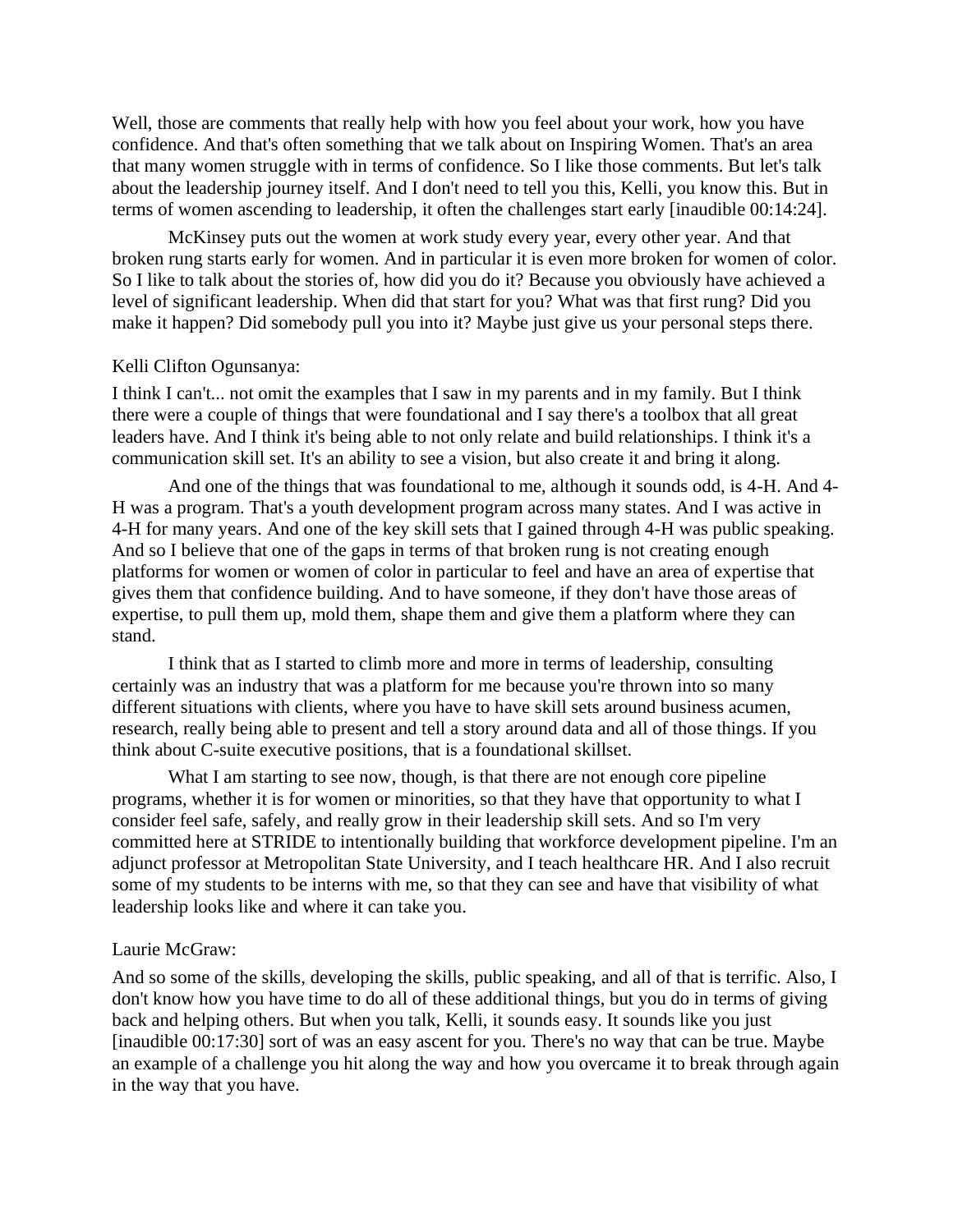#### Kelli Clifton Ogunsanya:

Yeah, it's definitely not easy. And I always think that when you see people's resumes or look at them on LinkedIn, it looks like it was this easy climb, but it's not. And the higher you climb, I think the harder it becomes for you to have individuals that are going to be in your corner and really sharpen your skill sets as a peer. And so I think for me, I had to have some mentors along the way that were what I call seasonal mentors. Individuals that would talk to me and give me some coaching about where I was in life. But also recognize when it's time to pivot and look for other areas of feedback.

I also had to get really clear in terms of some of that inner self-talk. And I think the hardest thing for women when we talk about incessantly the imposter syndrome, but it's really true. And we consistently hear messages of, "You have to overperform. You have to be perfect. You have to play the game, if you will, in order to be successful." And in some ways that might be true. But like I imagine, you, Laurie, have been around a C-suite peers that are very strong and others who may not be. And so the mistake that I think a lot of individuals and young women make is that we feel like we have to know it all before we can take that first step. We feel like we have to have all of the answers of how to do something when intellectual curiosity and confidence can often take us much further than having the immediate answer.

## Laurie McGraw:

I agree with that wholeheartedly. And I think having the confidence to know that you don't have to know everything, but framed questions and being curious is so helpful. Kelli, we also... As you were going through all of these other things that you do in terms of bringing whether its young women into internship programs at STRIDE or helping build the pipeline for the next generation of women leaders, those are all terrific things, yet you still have time to give back and do more. I'm curious, you started this life coaching business, you're an advocate for life coaching. So what is this coaching business, Kelli? And why does somebody need a life coach?

## Kelli Clifton Ogunsanya:

Really good question. Yes. So I did start... I became a certified coach a couple of months ago, and it was really based on my own experiences in life coaching and how transformational it has been for me really around mindset changes. And so I work with what I consider highperforming, high-achieving women who feel like, although they present very well, they dress really well, they have met every box on the mark for success, there's still something that is a little bit off internally. And that they feel completely, at times, unsatisfied with where they're heading.

And that goes back to kind of what I was talking about before of having a way to balance both work-life or life-work, depending on how you want to prioritize it, goals. And so right now I focus with a very small number of clients. But they generally are women who have followed a script. They followed what they thought others wanted to think of them. They have now had an awakening where they realize, "Is this the opportunity or the life that I want to live? And how do I pivot to make sure that my personal [inaudible 00:21:11] and my professional ambitions start to align?" And so I'm starting very small with the business. We do have a podcast that we're launching called She Needs a Life Coach. And it's just a great way to hear and give back to women who may be in the same scenario.

## Laurie McGraw: